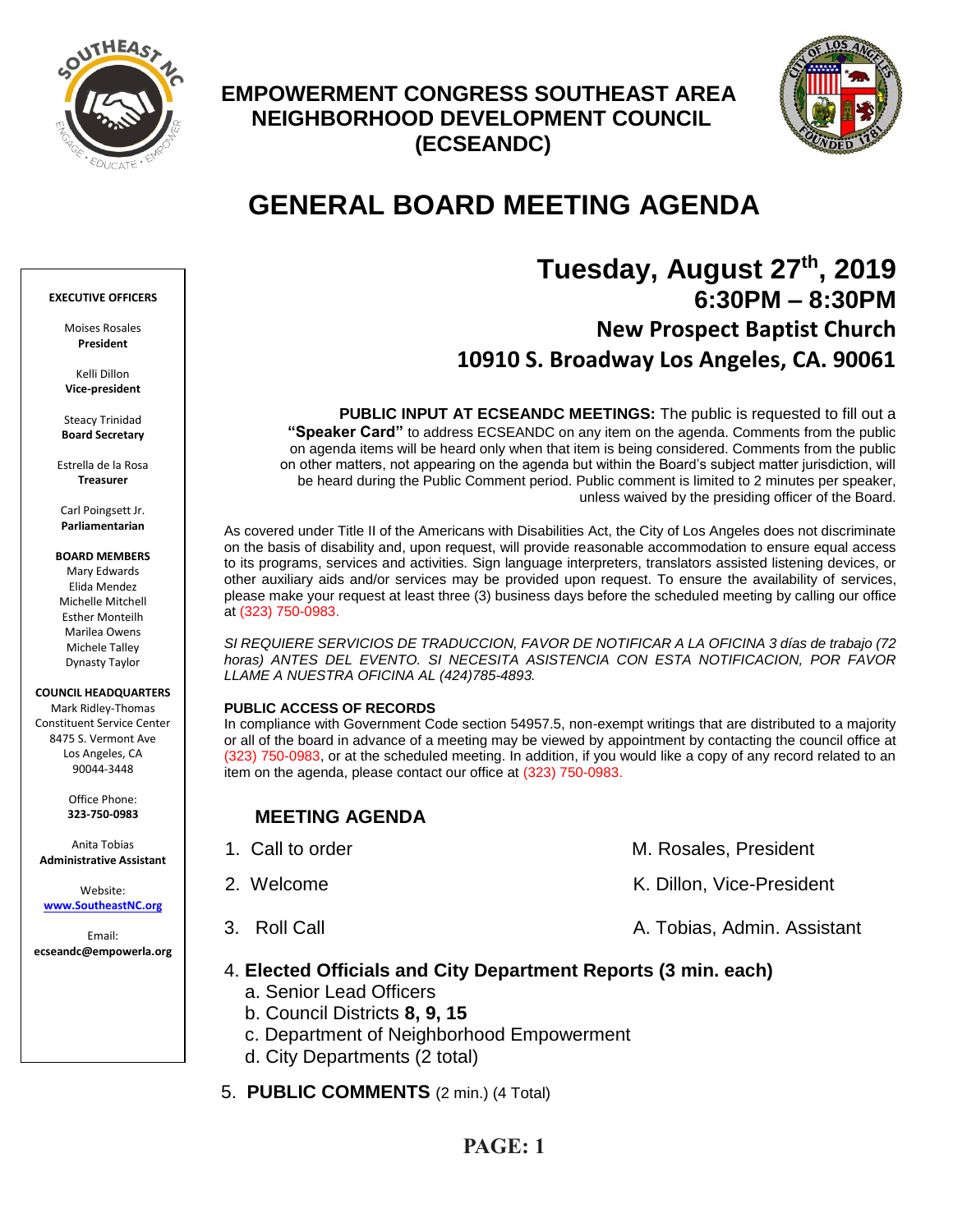### 6. **New Business**

- a. Discussion and board action to approval of Neighborhood Council Funding Program Fiscal Year 2019-2020 Administrative Packet in the amount of \$51,032.90 (includes the Rollover Funds of \$9,032.90) a.1 Approval of July 2019 MER
- b. Discussion and board action to approve refund of \$77.47 to Council President Moises Rosales for the purchase of snacks for area 2 event at Alguin Sutton recreation center.
- c. Presentation by Olivia E. Mitchell of Housing + Community Investment Department **(10MIN presentation, 3MIN discussion)**
- d. Discussion and board action to have quarterly community clean up in the South East neighborhood council Areas 1,2,3 and promote the 311 campaign. **(Beatification committee 10MIN)**
- e. Presentation by Ms. Leila from Parks and Recreation (**7MIN Presentation 3MIN Discussion)**
- f. Discussion and possible board action to approve neighborhood purpose grant in the amount of \$585 for Freedom Farmers market. Presentation by Paige Butler of Freedom Food Project **(7MIN) (3MIN Board discussion)**
- g. Presentation by Maceo Willis of EnrichLA and Discussion and possible board action to approve neighborhood purpose grant in the amount of \$750 for the Garden Ranger Program **(7MIN Presentation 3MIN Discussion)**
- h. Discussion and board action to approve to purchase of Board member Badges. **(NTE \$300)**
- i. Discussion and Board action to approve the 3rd Annual Community Pride Resource Fair and Turkey Giveaway. **(Kelly 5MIN)**
- j. Presentation by Chianti Warrior of Dynasty's United Youth Association **(7MIN Presentation 3MIN Discussion)**
- k. Discussion and board action to approve the purchase of laptop for Council President old one will be returned to city Clerk's office. **(5MIN)**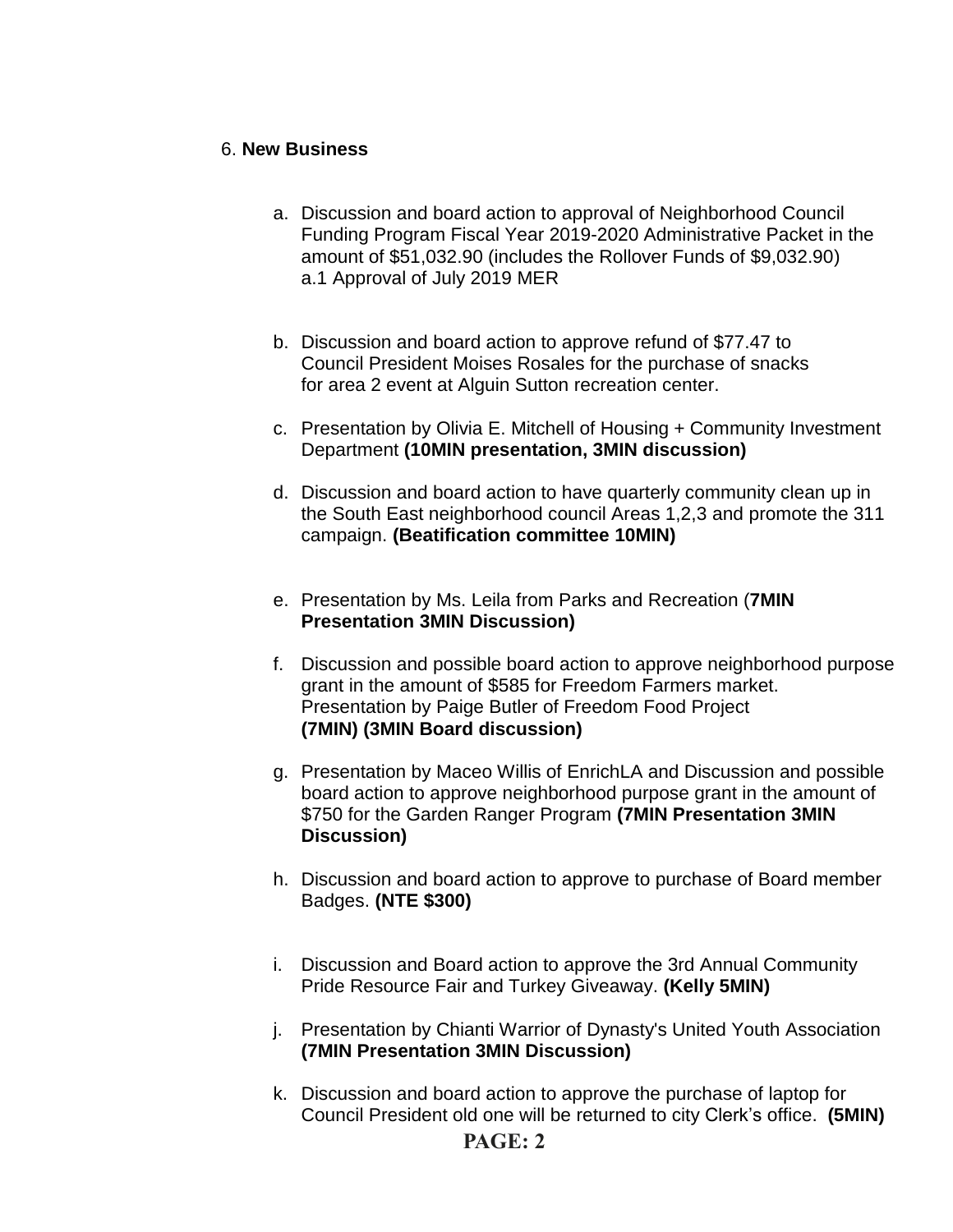- l. Discussion and board action to purchase portable printer for board treasurer. **(5MIN)**
- m. Discussion and board action to approve the fee of \$125 to use the facility of New Prospect Baptist Church on the 4th Tuesday of the month **(5MIN)**

### **END OF ACTION ITEMS**

Committee Reports and possible board action (4 min. per committee)

- a. Budget Committee Chair  **E. dela Rosa** 
	-
- b. Contreach Committee Chair The M. Rosales c. Quality of Life Committee Chair - Vacant
- d. Beautification Committee Chair Fame E. Monteilh suggested to beautify the center median that is located on 87TH PL and McKinley
- e. Public Safety Committee Chair. - Elida Mendez e1. Stop signs should be remarkable visible. By installing reflective covers on the stop sign holder to make them more visible for drivers.
- f. Youth/ Young Adults Comm. Chair Dynasty Taylor g. Land Use Committee Chair<br>
h. Hospitality Committee Chair - M. Edwards h. Hospitality Committee Chair i. Budget Representative **Fig. 1.** Vacant j. SLAANC Representative -Vacant
- 07. **Board Vacancy:** Discussion and Possible Board Vote (5 min.) Below are the ECSEANDC vacant board seats. Please See Bylaws for Duties & Responsibilities also Article 6 section 2E page 9. **VACANCY** 
	- **a) Member At-Large Rep #2 b) Member At-Large Rep #3 c) Member At-Large Rep #4 d) Area Rep. 2A e) Area Rep. 3A**
- 08. Board member Comments (2 min.)
- 09. President Closing Comments (5 min.)
- 10. Adjournment

**ANNOUNCEMENTS**

**NEXT Southeast Council MEETING September 26th , 2019 @6:30p.m. Location: New Prospect Baptist Church**